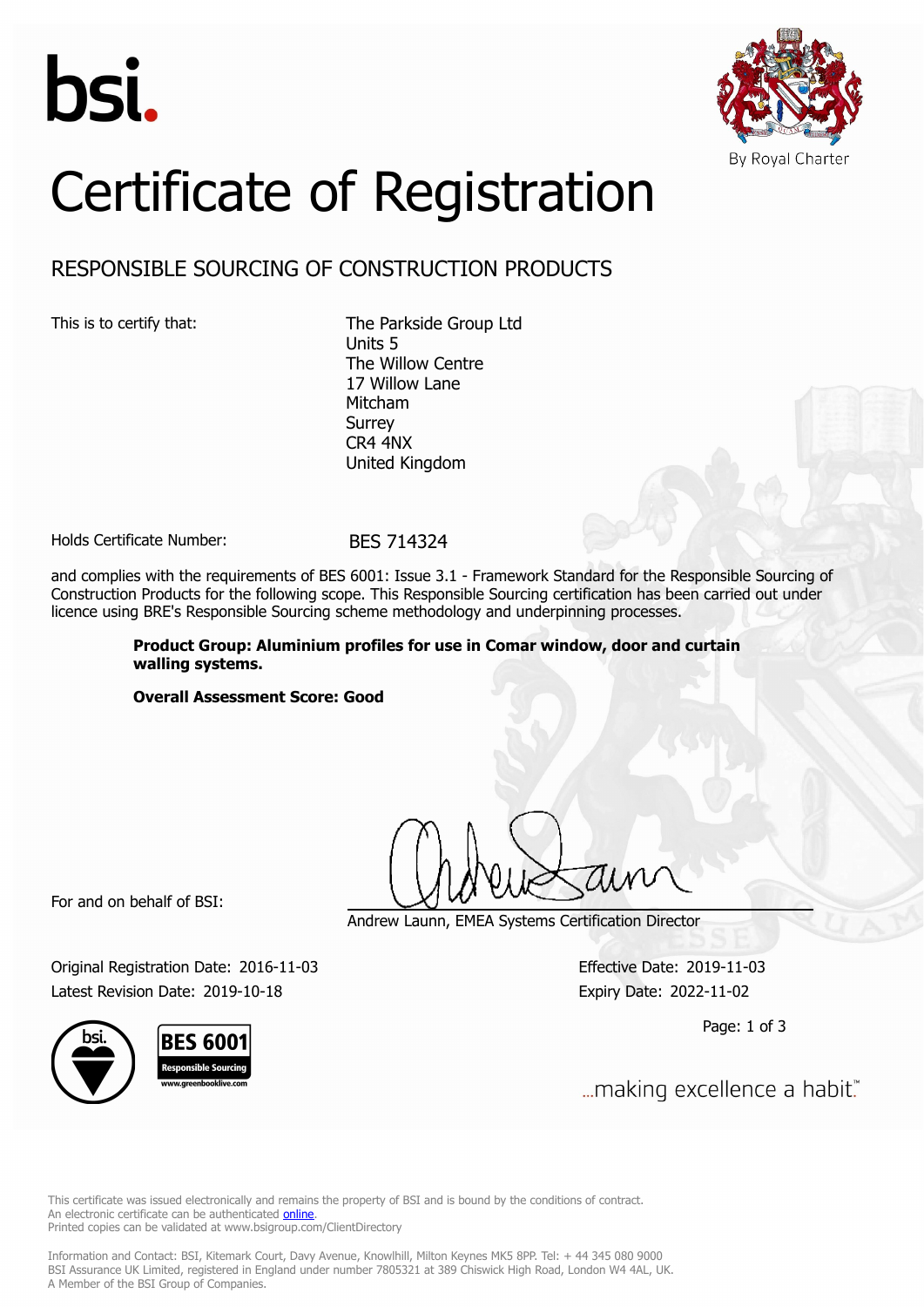## Certificate No: BES 714324

#### **Product Group: Aluminium Profiles**

| <b>Section</b>                                   |              |                         |                         |   |              |
|--------------------------------------------------|--------------|-------------------------|-------------------------|---|--------------|
|                                                  | A            | B                       | C.                      | D | <b>Bonus</b> |
| 3.2.1 Responsible sourcing policy                | 1            |                         |                         |   |              |
| 3.2.2 Legal compliance                           | 1            |                         |                         |   |              |
| 3.2.3 Quality management system                  |              | $\overline{2}$          |                         |   |              |
| 3.2.4 Supplier management system                 | 1            |                         |                         |   |              |
| 3.3.1 Material traceability through supply chain |              |                         | $\overline{\mathbf{3}}$ |   |              |
| 3.3.2 EMS in the supply chain                    |              |                         |                         | 4 |              |
| 3.3.3 H&SMS in the supply chain                  |              | $\mathbf{2}$            |                         |   |              |
| 3.4.1 Greenhouse gas emissions                   |              | $\overline{\mathbf{3}}$ |                         |   |              |
| 3.4.2 Energy management                          | $\mathbf{1}$ |                         |                         |   |              |
| 3.4.3 Resource use                               |              |                         | 5                       |   |              |
| 3.4.4 Waste prevention and management            |              | $\mathbf{2}$            |                         |   |              |
| 3.4.5 Water abstraction                          |              | $\overline{2}$          |                         |   |              |
| 3.4.6 Life cycle assessment (LCA)                | 1            |                         |                         |   |              |
| 3.4.7 Ecotoxicity                                | $\mathbf{1}$ |                         |                         |   |              |
| 3.4.8 Transport impacts                          | 1            |                         |                         |   |              |
| 3.4.9 Employment and skills                      |              | $\overline{2}$          |                         |   |              |
| 3.4.10 Local community engagement                |              | $\overline{2}$          |                         |   |              |
| 3.4.11 Business ethics                           | $\mathbf{1}$ |                         |                         |   | 1            |
| Key                                              |              | Not Compulsory Element  |                         |   |              |
|                                                  |              | Not applicable          |                         |   |              |
|                                                  |              | Possible score          |                         |   |              |
| Total section scores                             | 14           | Sections 3.2. and 3.3   |                         |   |              |
|                                                  | 22           | Section 3.4             |                         |   |              |
| Overall Assessment Score Good                    |              |                         |                         |   |              |

## Original Registration Date: 2016-11-03 Effective Date: 2019-11-03 Latest Revision Date: 2019-10-18 Expiry Date: 2022-11-02

Page: 2 of 3

This certificate was issued electronically and remains the property of BSI and is bound by the conditions of contract. An electronic certificate can be authenticated **[online](https://pgplus.bsigroup.com/CertificateValidation/CertificateValidator.aspx?CertificateNumber=BES+714324&ReIssueDate=18%2f10%2f2019&Template=uk)**. Printed copies can be validated at www.bsigroup.com/ClientDirectory

Information and Contact: BSI, Kitemark Court, Davy Avenue, Knowlhill, Milton Keynes MK5 8PP. Tel: + 44 345 080 9000 BSI Assurance UK Limited, registered in England under number 7805321 at 389 Chiswick High Road, London W4 4AL, UK. A Member of the BSI Group of Companies.